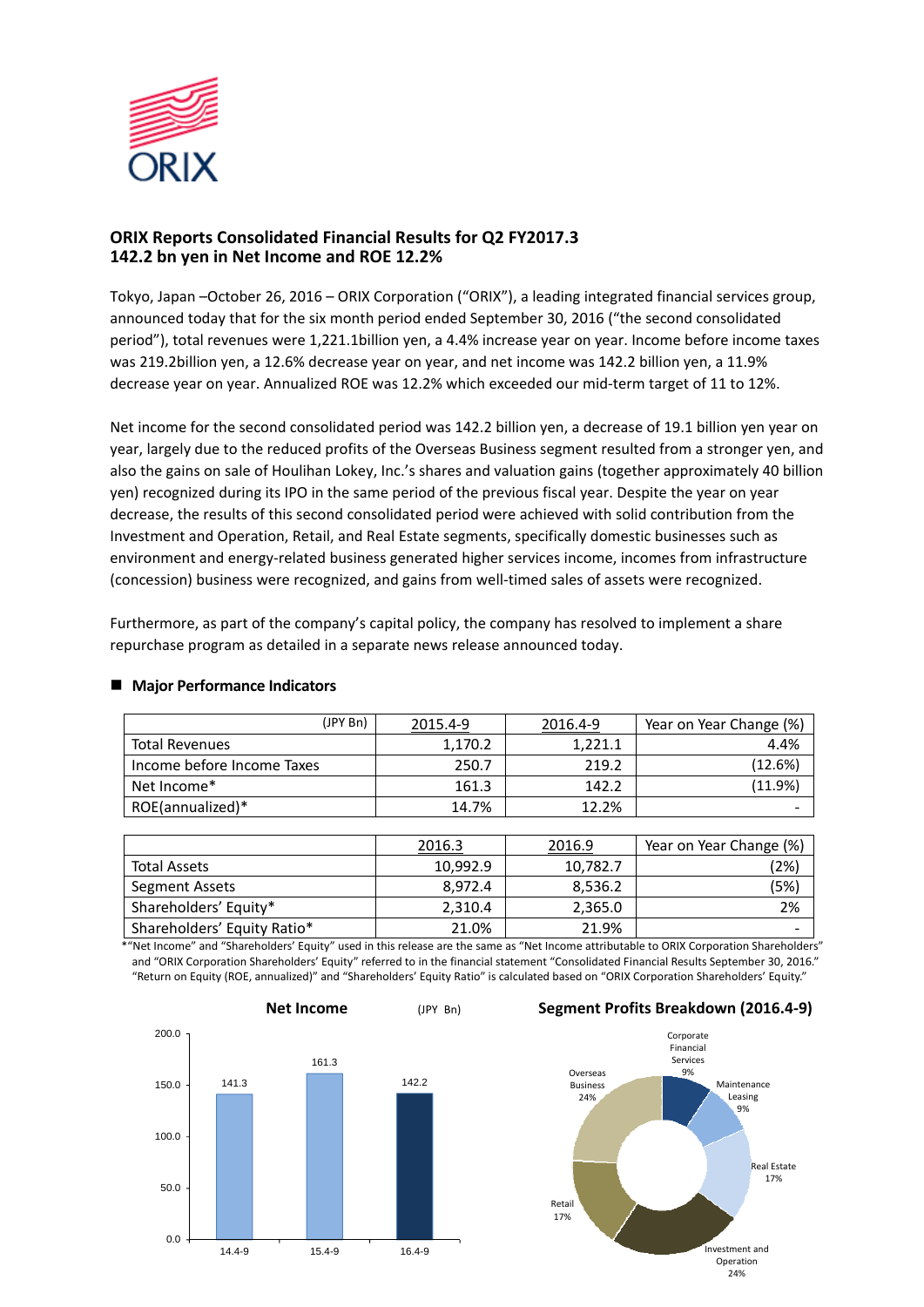# **Summary of Segment Performance (April 1, 2016 to September 30, 2016)**



**Corporate Financial Services** 

- ・ Service income including revenues from Yayoi Co., Ltd. which was acquired in December 2014 increased.
- In the same period of the previous fiscal year, gains on sales of investment securities were recognized.
- Segment profits decreased 8% YoY to 19.9 bn yen.

## **Maintenance Leasing**

(Automobile leasing and rentals, car sharing and precision measuring equipment and IT-related equipment rentals and leasing)



- Gains on sales of used vehicles decreased YoY.
- ・ Excluding the impact of securitization, lease assets with high profitability in the automobile leasing business continued to increase.
- Segment profits decreased 15% YoY to 19.7 bn yen.

# **Real Estate**

(Real estate development, rental, facility operation, REIT asset management, real estate investment and advisory services)



- ・ The real estate market remained active, which resulted in an increase in gains on sales of rental properties.
- Services income trending toward recovery from the impact of the Kumamoto Earthquake in 2016.
- Segment profits increased 5% YoY to 35.4 bn yen.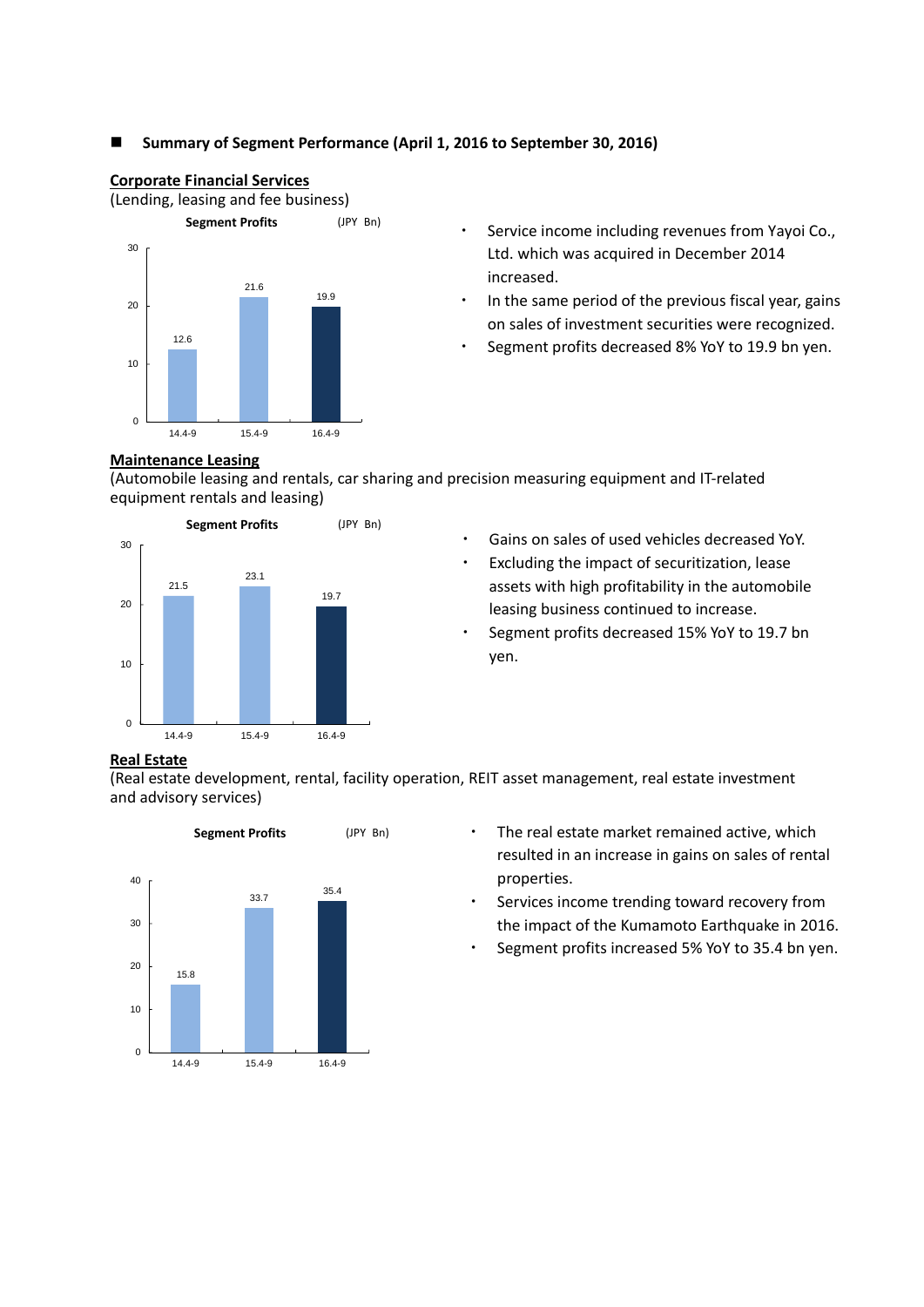# **Investment and Operation**

(Environment and energy-related business, principal investment, loan servicing {asset recovery} and infrastructure {concession} businesses)



## **Retail**

(Life insurance, banking and card loan business)



- ・ Service income from mega-solar projects and income from infrastructure (concession) business increased.
- ・ Gains on sales of shares and bargain purchase gains from new investments were recognized.
- Segment profits increased 43% YoY to 52 bn yen.

- Revenues from insurance business increased due to the increase in the number of in-force policies and investment income.
- ・ A gain on sales of Monex Group shares (approximately 15 bn yen) and a bargain purchase gain from the acquisition of Hartford Life Insurance K.K. (approximately 36 bn yen) were recognized during the same period in FY2015.3.
- Segment profits increased 11% YoY to 35.5 bn yen.

## **Overseas Business**

(Leasing, lending, investment in bonds, asset management and ship- and aircraft-related operations)



- In the same period of the previous fiscal year, a gain on sale of Houlihan Lokey, Inc. shares and valuation gains in its IPO (approximately 40 bn yen) as well as Robeco's one-time gain were recognized.
- Income from aircraft-related business increased.
- Segment profits decreased 47% YoY to 51.5 bn yen due to the impact caused by exchange rates.